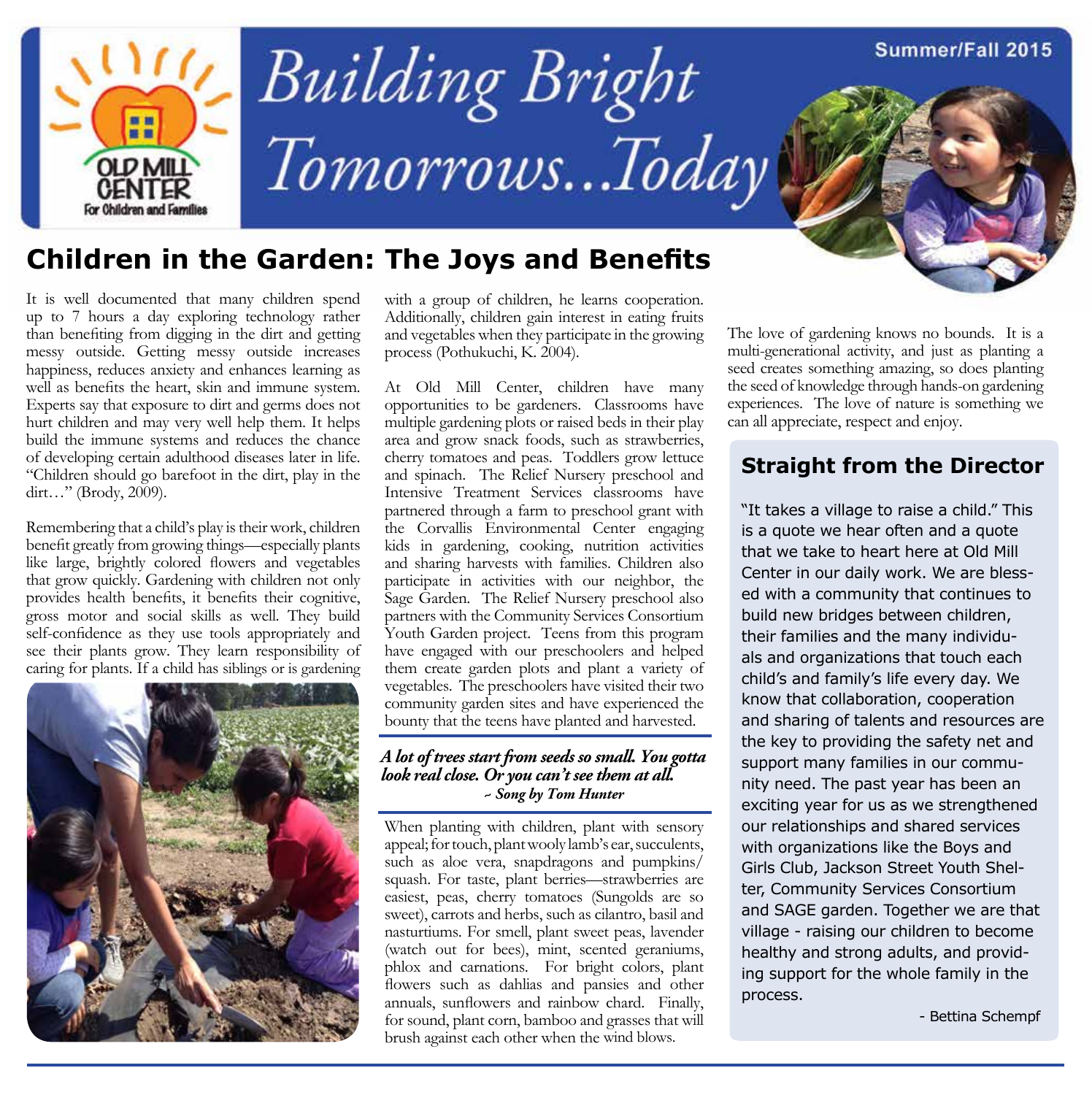## 35th Annual Dinner and Auction - We Made Magic Happen!

#### TH!T OLD MILL M!GIC **DINNER + AUCTION**

The Annual Dinner and Auction was a great success and we have many partners to thank for their contributions. It takes quite a team to create this kind of event, and led by the volunteer auction committee, so many people offered time, collected donations, organized the operation and setup and ultimately helped us to produce a great evening of fun and fundraising.

Thank you to all those who donated items, experiences, and gift certificates for our silent and live auction. Thank you to all of our auction committee members, volunteers, and sponsors! Thank you to all those who attended and helped to make the evening a success and helped us to make magic happen for our clients. We raised over \$210,000 in support of our services and programs to help children and families in our local community. Wow! A tip of the Top Hat to all!





We raised over \$210,000 in support of our services and programs to help children and families in our local community. Wow! A tip of the Top Hat to all!

# **Thank You Sponsors!**

**Presenting Sponsor** 



**Real Estate Property Management** 

## **Gold Sponsors**

**MARKET OF CHOICE®** Food for the Wary You Live®



#### In-Kind Sponsorships

Mazama

**Brewing** 



### **Table Sponsors**

**Silver Sponsor** 

**Barker-Uerlings Insurance** Citizens Bank **Corvallis Radiology PC** Edward Jones Investments - Alan Sugawara<br>Paul Goodmonson, Bronwyn Evans Timberhill Athletic Club Good Earth Pest Company Griffo Bros. Dennis Hanson & Bob Power Hull Oakes Lumber Cheryl & Bill Narver

## **Half Table Sponsors**

Carla Allen - RE/MAX Integrity **Fidelity National Title First American Title** 

Georgia-Pacific Smith, Davison & Brasier, PC **Wilson Motors** 







Oregon State Credit Union Ed Ray Starker Forests, Inc. Town & Country Realty Toyota of Corvallis Valley Catering Jim & Doris Van Olst Western U COMP-NW

 $2<sup>1</sup>$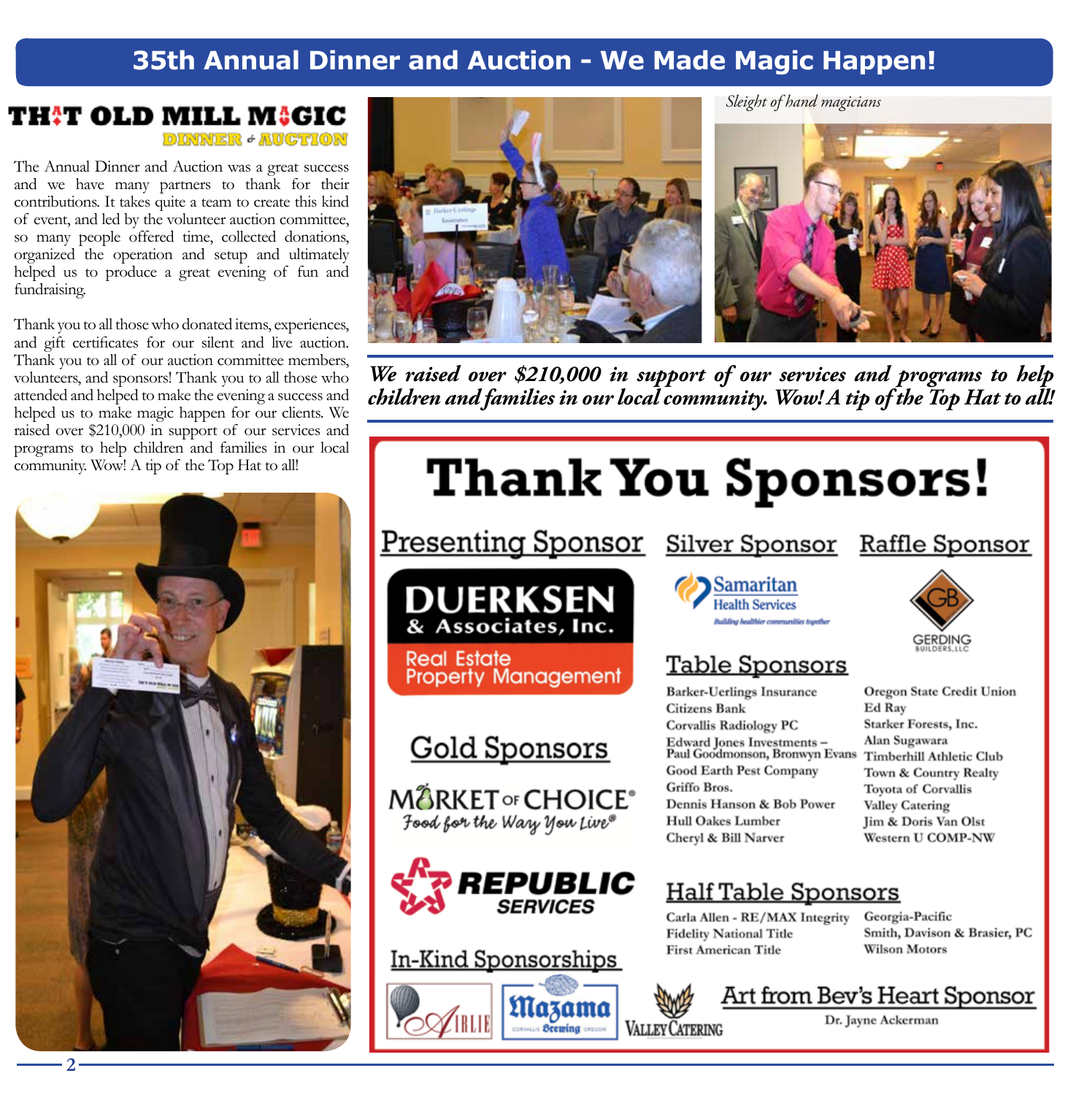## **Old Mill Center News and Updates**

## **Tips for Starting a Garden with Children:**

#### INVOLVE CHILDREN IN GARDEN PLANNING PROCESS:

Look at flower and vegetable catalogues. Check out books from the library. Take a trip to a local nursery or farmer's market. Consider planting flowers that attract butterflies and birds.

#### MAKE GARDENING REWARDING:

Provide children with their own garden space, from a pot or planter on a patio to a garden plot in a back yard or community garden. Provide child-friendly tools.

#### KEEP IT SAFE FOR CHILDREN:

Apply sunscreen and wear a sun hat and suitable shoes and clothing. Never leave young children and toddlers unattended around buckets of water.



### **SAGE and Old Mill Center have teamed up!**

SAGE and Old Mill Center have partnered to provide cooking classes to the local community! Open to everyone, these classes focus on simple, healthy meals using seasonal produce. Participants receive resources, recipes, and fresh produce to take home, along with samples on which to munch! Childcare is provided at OMC classes, helping to make this experience more accessible to families. Interested in attending? We would love to see you! For more information go to the Corvallis Parks and Rec registration link:



*www.corvallisenvironmentalcenter.org/eci/sage/familyfood Wednesday night cooking class* 

*Check out our new video highlighting all 5 of our programs at oldmillcenter.org*

## Engaged in Education All Year Long

Summer Preschool: June 29- Aug 21: 8am-12pm Two or three days per week. Weekly themes include Math, Life Sciences, Engineering, Writing & more.

# **Therapeutic Summer<br>
<b>Day Camps:**<br>
July 13-24: Ages 5-8

Aug 10-21: Ages 8-11 8:30am-12:30pm

### Fall Preschool:

Classes begin September 8th. Scholarships available. Details and registration at oldmillcenter.org

## Save the Date

**Oct 4, 2015: Skinny Pig Out**

**Early Dec: Holiday Families Giving Campaign**

**May 7, 2016: 36th Annual Dinner & Auction**